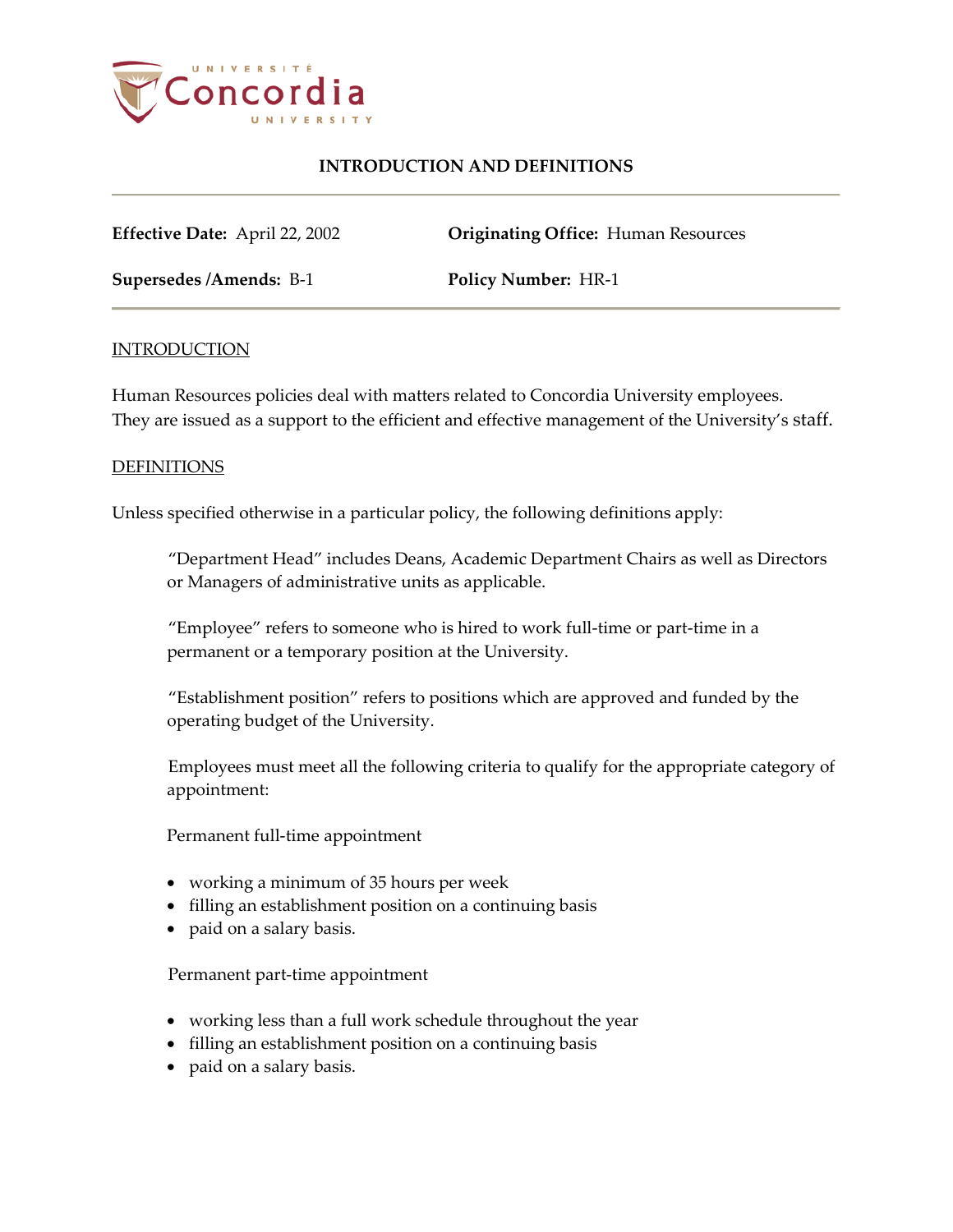

# **INTRODUCTION AND DEFINITIONS**

### Page **2** of **3**

Temporary, full-time appointment

- working a minimum of 35 hours per week
- individual party to an employment contract for a stated period and subject to continuation or renewal
- paid on a salary basis.

Temporary, part-time appointment

- working less than 35 hours per week
- individual party to an employment contract for a stated period and subject to continuation or renewal
- paid on a salary basis.

Casual appointment

- hired to carry out a specific function or activity, regardless of duration
- paid on an hourly basis.

#### GENERAL PROVISIONS

- 1. The University publishes Human Resources policies as a means of communicating its principles on the management of its staff. Through its policies, the University also provides a framework for decision-making and consistency in the management of staff.
- 2. These policies apply to the employees identified in the scope of each policy.
- 3. These policies are to be administered in concert with relevant federal and provincial legislations and any relevant collective agreement provisions. Where there is a conflict between University policy and government legislation, the latter shall prevail. Where there is a conflict between University policy and a collective agreement, the latter shall prevail. Advice or assistance in these matters is provided by the Department of Human Resources and Employee Relations (Human Resources).
- 4. In these policies, the masculine form includes the feminine form and the singular includes the plural.